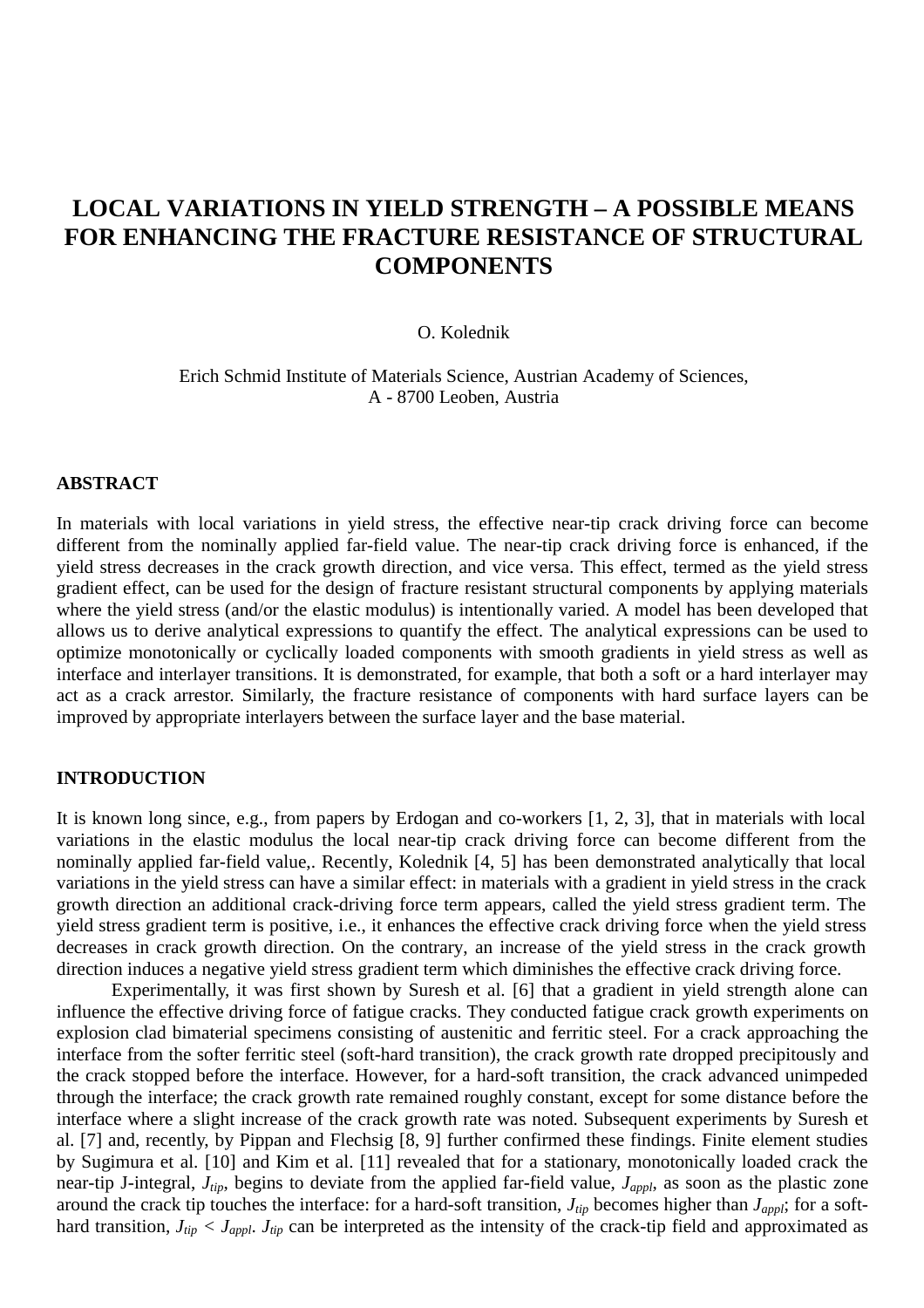the effective, or near-tip, crack driving force. The latter is true as long as small scale yielding conditions prevail.

It shall be outlined in this presentation that the yield stress gradient effect can be used to design more fracture resistant structural components by applying materials where the yield stress (or the elastic modulus) is intentionally varied. In the following section, the yield stress gradient effect is described.

## **A MODEL OF THE YIELD STRESS GRADIENT EFFECT**

An energy based, analytical model of the yield stress gradient effect has been presented in Kolednik and Suresh [4], Kolednik [5]. The main idea of the model is the following:

Consider a pre-cracked body of thickness *B* subjected to an external load, *Q*. The body shall consist of a non-linear elastic material that has (during the loading) the same stress-strain response as an elastic-perfectly plastic material with a yield stress  $\sigma_v$ .  $\sigma_v$  has a gradient in the crack growth direction, *x*. The potential energy, *P*, of the body can be deduced from the load vs. displacement  $(Q - q)$  curve, Rice [12]. Thus, *P* depends on the load, *Q*, the crack length, *a*, the Young's modulus, *E*, the geometry and the yield strength,

$$
P = P(Q, a, E, geometry, \sigmay)
$$
 (1)

Note that *E*, *a*, and *geometry* determine the compliance of the body.  $\sigma$ <sub>*y*</sub> determines the radius of the plastic zone,  $r_v$ , and, accordingly, the deviation of the  $Q - q$  curve from linearity. Note that a change of the yield stress alone would result in a variation of the potential energy. The effective crack driving force,  $C_{tot}$ , is given as the total change of the potential energy during the crack extension,

$$
C_{\text{tot}} = -\frac{1}{B} \frac{dP}{da} \bigg|_{Q} = -\frac{1}{B} \left\{ \frac{\partial P}{\partial a} \bigg|_{Q,\sigma_{y}} + \frac{\partial P}{\partial \sigma_{y}} \bigg|_{Q,a} \frac{d\sigma_{y}}{da} \right\}
$$
(2)

$$
C_{\text{tot}} = J + C_{\text{y}} \tag{3}
$$

The first term in Eqn. 2 results from the variation of the potential energy if  $\sigma_v$  were held constant during the crack extension; it corresponds to the conventional J-integral, *J*. The second term in Eqn. 2 results from the variation of the potential energy if the yield stress is changed according to the new position of the crack tip; it is referred to as the yield stress gradient term, *Cy*. In bodies where the yield stress varies in the direction of the crack extension, the effective crack driving force differs from the applied far-field value, i.e., the Jintegral. The yield stress gradient term is negative, and the effective crack driving force,  $C_{tot}$ , is decreased when the yield stress increases in crack growth direction. This means that the fracture resistance is higher than it would be in a homogeneous material. Contrarily,  $C_{tot}$  is increased when the yield stress decreases in crack growth direction. This is similar to the effect of a modulus gradient [1, 2].

To quantify the plasticity gradient term and the total crack driving force for a given specimen geometry, an analytical expression for the potential energy, Eqn. 1, must be known. For small-scale yielding conditions, such expressions can be deduced from known equations of the specimen compliance [4, 5].

#### **THE YIELD STRESS GRADIENT EFFECT AT BIMATERIAL INTERFACES**

A crack grows perpendicular to an interface between materials of different yield strengths, Figure 1. A yield stress gradient effect is induced as soon as the crack tip plastic zone touches the interface because an incremental crack extension produces a change in the total plastic strain energy of the body. In Kolednik [5], analytical expressions for the variation of the yield stress gradient term and the total crack driving force at interfaces and interlayers have been derived. Hereby, the following simplifications were made: Both materials behave elastic – perfectly plastic; the plastic zones are circular with their centers located at the crack tip and a radius  $r<sub>v</sub>$  according to Irwin's model [13],

$$
r_{y} = \beta \frac{K^{2}}{\sigma_{y}^{2}} = \beta \frac{GE}{\sigma_{y}^{2}}.
$$
 (4)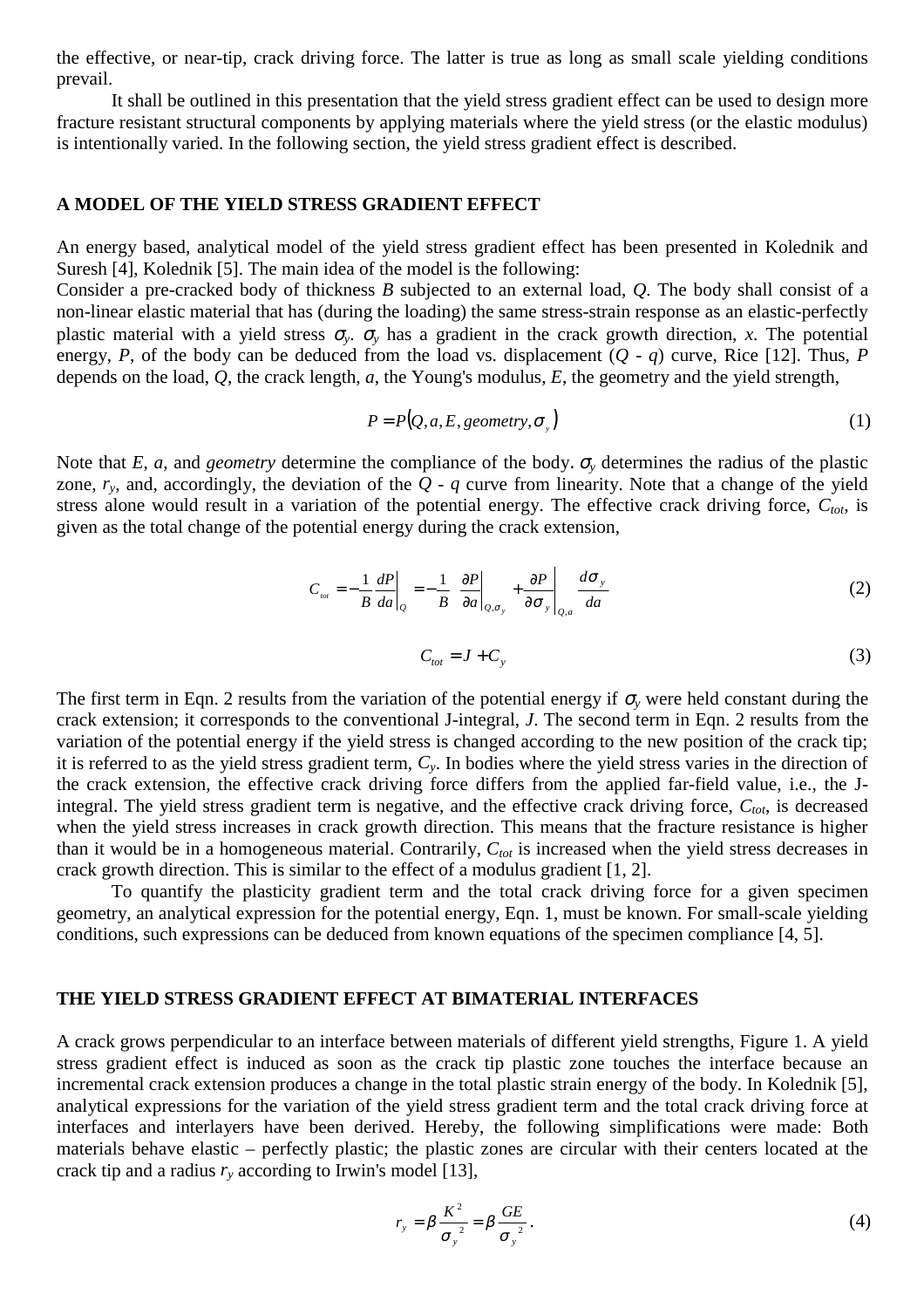

**Figure 1:** The plastic zone of a crack near a bimaterial interface dividing Material 1 with yield stress  $\sigma_{v}$  from Material 2 with yield stress  $\sigma_{v2}$ .

 $\sigma$ <sub>y</sub> is the yield strength at the crack tip, *K* is the stress intensity factor, *G* the elastic strain energy release rate, and the pre-factor  $\beta$  is  $1/(6\pi)$  for plane strain conditions and  $1/(2\pi)$  for plane stress conditions. The plastic strain energy exhibits a  $r<sup>1</sup>$  singularity; misfit strains at the interface are neglected.

The yield stress gradient term is split into two components.  $C_{v1}$  is the part that originates from the plastic zone in Material 1 (if Material 2 would be elastic); *Cy2* originates from the plastic zone in Material 2:

$$
C_{y1}(t) = \begin{cases} 0 & t > r_{y1} \\ -\frac{G}{2\pi} \left[ \operatorname{artanh}\sqrt{1 - \left(\frac{t}{r_{y1}}\right)^2} \right] & \text{for} & r_{y1} \ge t > -r_{y1} \\ 0 & t < -r_{y1} \end{cases}
$$
(5a)

$$
C_{y2}(t) = \begin{cases} 0 & t > r_{y2} \\ -\frac{G}{2\pi} \left[ \operatorname{artanh}_{\sqrt{1 - \left(\frac{t}{r_{y2}}\right)^2}} \right] & \text{for} & r_{y2} \ge t > -r_{y2} \\ 0 & t < -r_{y2} \end{cases}
$$
(5b)

The total yield stress gradient term results as the superposition of the two components,

$$
C_y(t) = C_{y1}(t) + C_{y2}(t).
$$
 (6)

In the equations above, *t* is the distance of the crack tip from the interface, Figure 2. The effective crack driving force is given by

$$
C_{tot}(t) = J(t) + C_{y}(t),
$$
\n(7)

where *J* is a weak function of *t*, depending on the current size of the total plastic strain energy [5].  $J(t) \cong G =$  $K^2/E$  could serve as a first approximation.

Figure 2 presents the situation near an interface with a soft-hard transition,  $\sigma_{v2} = 2\sigma_{v1}$ : The plastic strain energy, *Wpl* (Figure 2a), the effective J-integral (Figure 2b), the plasticity gradient term (Figure 2c), and the total crack driving force (Figure 2d) are plotted against  $t/r_{vI}$ , i.e., the distance between crack tip and interface, normalized by the plastic zone radius in Material 1. During the crack extension, the crack tip travels in the figure from the right-hand side (Material 1) to the left-hand side (Material 2).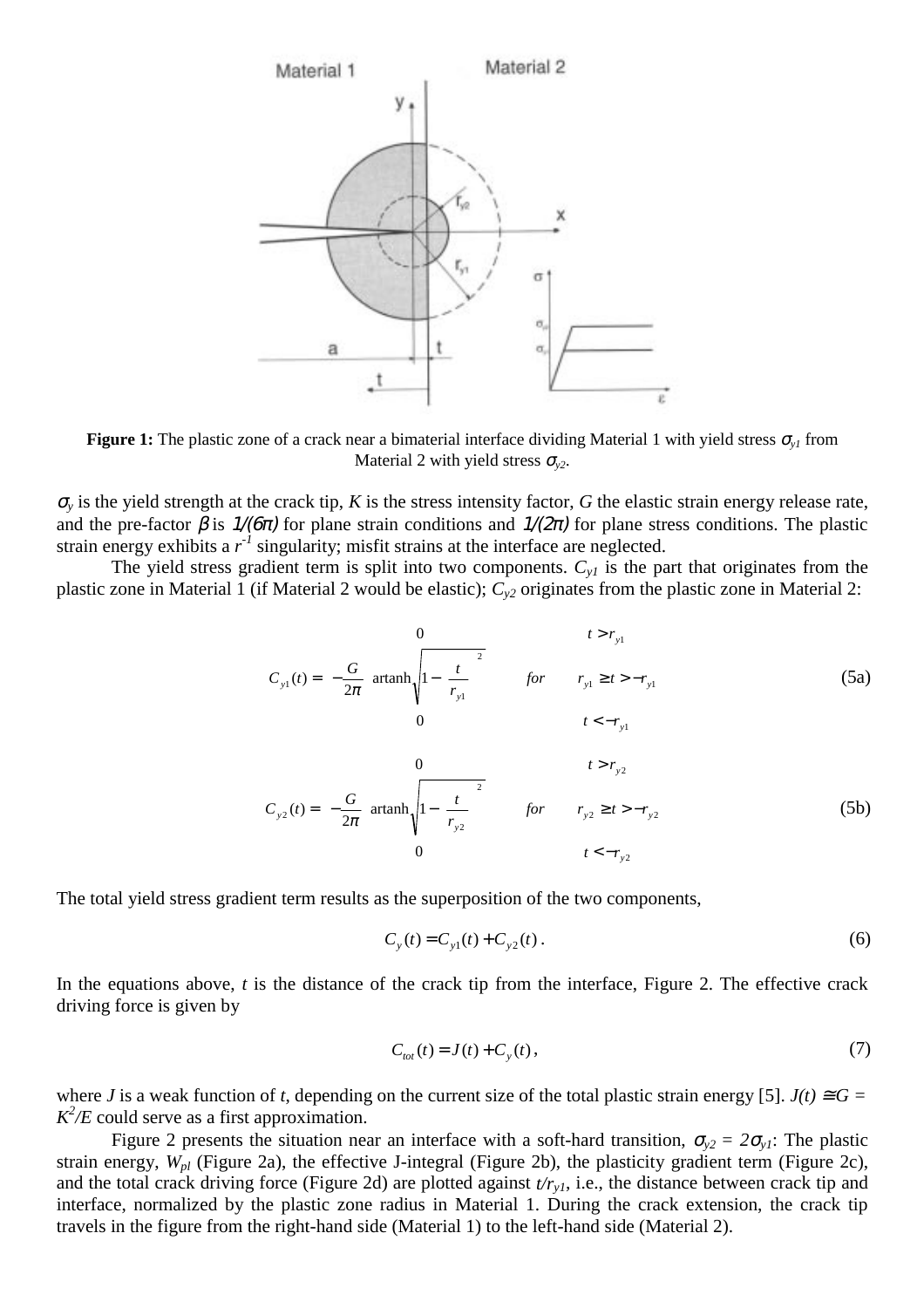

**Figure 2:** A soft-hard transition at a bimaterial interface with  $\sigma_{v2} = 2\sigma_{v1}$ . (a) Variation of the plastic strain energy,  $W_{pl}$ , as a function of the relative distance of the crack tip from the interface, *t/ry1*. (b) The effective far-field J-integral, *J*. (c) The yield stress gradient term,  $C_y$ . (d) The total crack driving force,  $C_{\text{tot}}$ . *B* is the specimen thickness, *G* the applied strain energy release rate, and  $r_{y1}$  the plastic zone radius in Material 1.

The figure demonstrates that a soft-hard transition with  $\sigma_{y2} = 2\sigma_{y1}$  produces a strong negative plasticity gradient term reduces the total crack driving force by up to 33 percent. For a hard-soft transition, *Cy* would have the same size, but would be positive and increase the total crack driving force, see also Figure 4a. If Material 2 were elastic, *Cy* would show a singularity and the total crack driving force would be zero at the interface. The maximum value of  $C_y$ , which occurs at  $t = \pm r_{y, hard}$ , depends on the ratio of the plastic zone radii in the two materials,

$$
\left|C_{y,\text{max}}\right| = \frac{G}{2\pi} \left[ \arctanh\sqrt{1 - \left(\frac{r_{y,\text{hard}}}{r_{y,\text{soft}}}\right)^2} \right].\tag{8}
$$

In Kolednik [5], the predictions of the model are compared to the results of the finite element computations by Sugimura et al. [10]. A good agreement has been found. The model also explains the results of the fatigue experiments on bimaterial specimens [6 - 9]. An analogy exists between the yield stress gradient effect and the effect of a modulus variation at an interface: a soft-hard transition of either the yield stress or the Young's modulus leads to a decreased effective crack driving force, i.e., an increased local fracture resistance.

## **THE YIELD STRESS GRADIENT EFFECT AT INTERLAYERS**

Consider the case of an elastic interlayer of thickness *d* in an elastic - plastic matrix.  $\sigma_{y,m}$  is the yield stress, and  $r_{v,m}$  the plastic zone radius of the matrix material. *t* is the distance of the crack tip from the interlayer. The interlayer cuts off a strip of width *d* from the plastic zone. The yield stress gradient term becomes [5]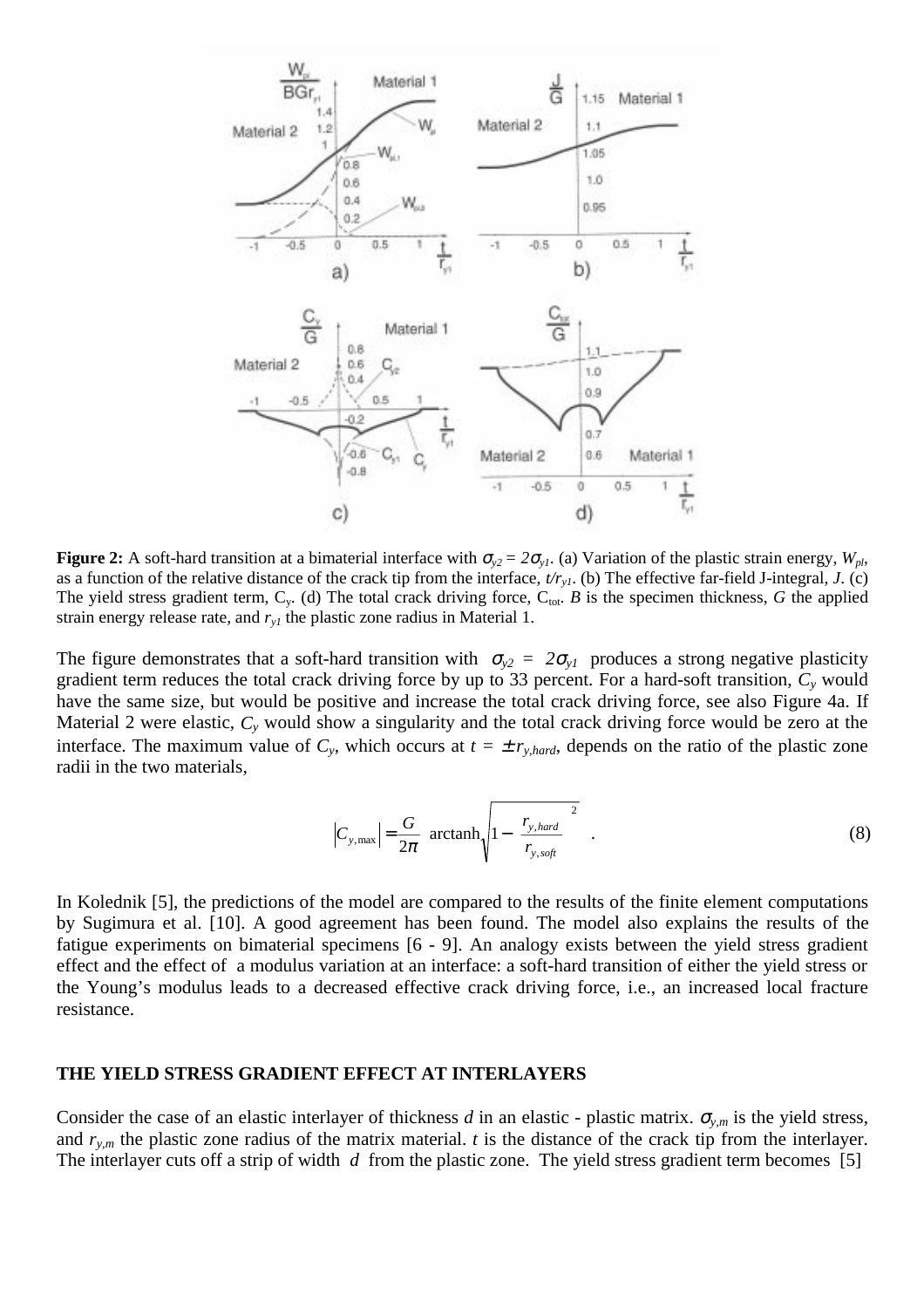$$
C_{y,m}(t) = \begin{cases}\n0 & t > r_{y,m} \\
-\frac{G}{2\pi} \left[\operatorname{artanh}\sqrt{1 - \left(\frac{t}{r_{y,m}}\right)^2}\right] & r_{y,m} \ge t > r_{y,m} - d \\
-\frac{G}{2\pi} \left[\operatorname{artanh}\sqrt{1 - \left(\frac{t}{r_{y,m}}\right)^2} - \operatorname{artanh}\sqrt{1 - \left(\frac{t+d}{r_{y,m}}\right)^2}\right] & \text{for} & r_{y,m} - d \ge t > -r_{y,m} \\
\frac{G}{2\pi} \left[\operatorname{artanh}\sqrt{1 - \left(\frac{t+d}{r_{y,m}}\right)^2}\right] & -r_{y,m} \ge t > -d - r_{y,m}\n\end{cases} \tag{9}
$$

The  $C_y - t$  curve shows opposite singularities of equal size at the two interfaces.  $C_y$  is negative when the crack approaches the first interface;  $C<sub>y</sub>$  is positive near the second interface. If its thickness is large, the interlayer acts like two consecutive interfaces. For a thin interlayer, the two singularities come close and interfere. Thus, the maximum value of  $C_y$  increases with increasing  $d/r_{y,m}$  ratio, but only up to  $d/r_{y,m} \cong I$ ; no significant increase of *Cy,max* is observed for a thicker interlayer.

Another limiting case is that of an elastic-plastic interlayer (thickness *d*, yield stress  $\sigma_{v,L}$ , plastic zone radius  $r_{y,L}$ ) in an elastic matrix. The solution is similar to that of the foregoing case, however, the sign of the effect is different: The first interface attracts the crack, the second interface repels the crack. The equations are [5]

$$
C_{y,L}(t) = \begin{cases}\n0 & t > r_{y,L} \\
-\frac{G}{2\pi} \left[\operatorname{artanh}\sqrt{1 - \left(\frac{t}{r_{y,L}}\right)^2}\right] & r_{y,L} \ge t > r_{y,L} - d \\
-\frac{G}{2\pi} \left[\operatorname{artanh}\sqrt{1 - \left(\frac{t}{r_{y,L}}\right)^2} - \operatorname{artanh}\sqrt{1 - \left(\frac{t+d}{r_{y,L}}\right)^2}\right] & \text{for} & r_{y,L} - d \ge t > -r_{y,L} \\
\frac{G}{2\pi} \left[\operatorname{artanh}\sqrt{1 - \left(\frac{t+d}{r_{y,L}}\right)^2}\right] & -r_{y,L} \ge t > -d - r_{y,L} \\
0 & t \le -d - r_{y,L}\n\end{cases} (10)
$$

In general, both the base material and the interlayer deform plastically. The solution for the yield stress gradient term can be easily found as the superposition of the preceding two limiting cases:

$$
C_{y}(t) = C_{y,m}(t) + C_{y,L}(t)
$$
\n(11)

One example is presented in Figure 3 for a hard interlayer in a soft matrix with  $r_{y,L}/r_{y,m} \approx 0.1$  and  $d/r_{y,m} \approx 0.8$ . The curve is similar to the case of the elastic interlayer in an elastic-plastic matrix, but the singularities at the interfaces are truncated because of the plasticity of the interlayer. It is seen that the interlayer thickness is not yet optimal; the maximum yield stress gradient term would be larger, if the interface were thicker.

Both a hard and a soft interlayer can act as a crack arrestor because they produce a region of negative yield stress gradient term where the local crack driving force is decreased and, consequently, the local fracture resistance is enhanced. This region lies in front of the first interface for a hard interlayer, near the second interface for a soft interlayer. The maximum size of the yield stress gradient term depends primarily on the ratio of the yield stresses in the two materials, as well as on the ratio of the interlayer thickness to the plastic zone radius in the softer material. For a large effect,  $d/r_{y, soft} \geq 1$ .

It has been noticed above that the ratio of the interlayer thickness to the plastic zone radius determines the size of the yield stress gradient term. If the plastic zone size is much larger than the interlayer thickness, *Cy* is negligible. Therefore, in many cases the yield stress gradient effect important in fatigue where the plastic zone sizes are smaller than in monotonically loaded structures. It is possible to extend the model to fatigue if the cyclic J-integral, ∆*J*, is accepted as an engineering approach of the crack driving force for cyclic crack extension. The cyclic J-integral was introduced by Dowling and Begley [14] for cases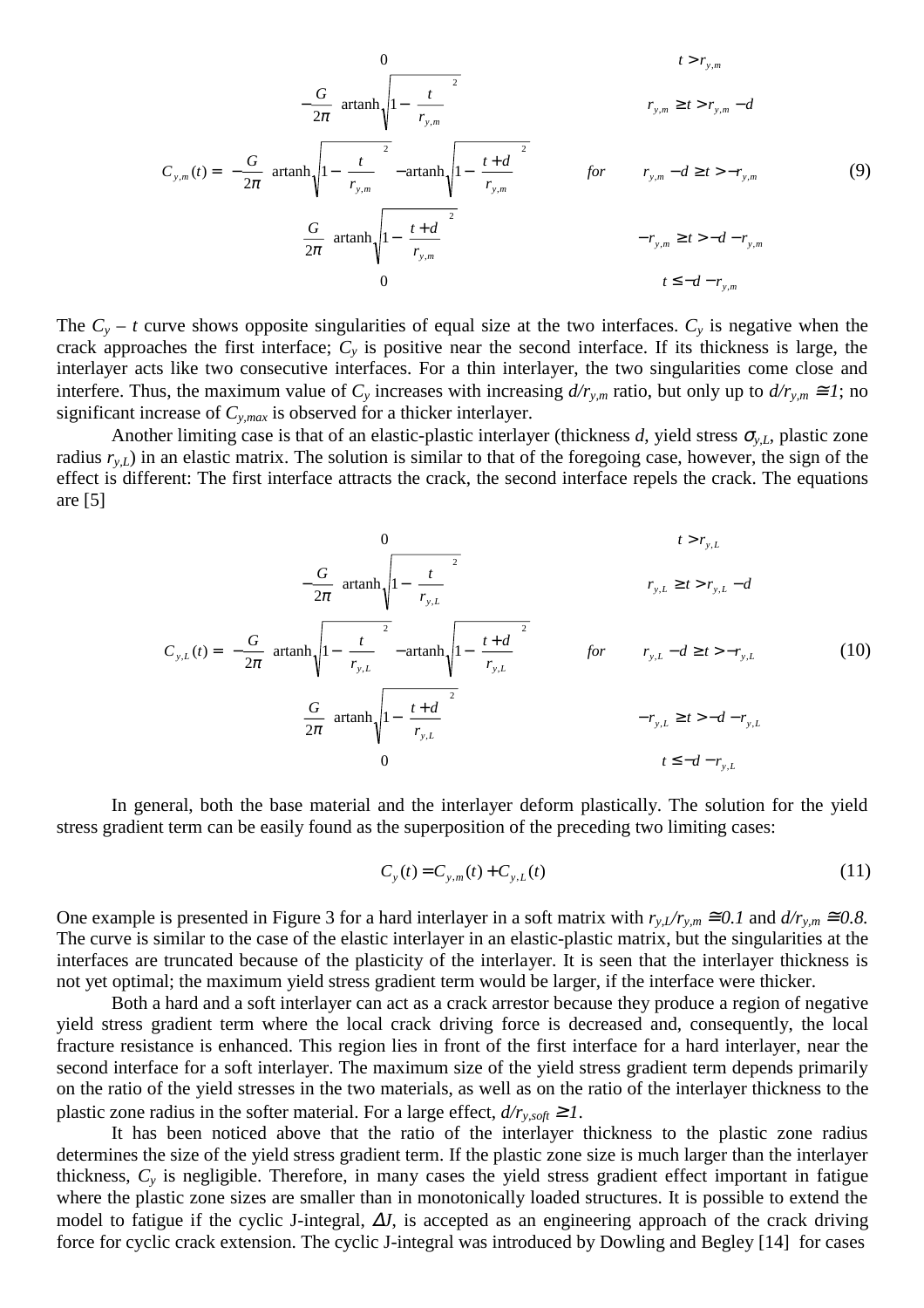

**Figure 3:** Variation of the yield stress gradient term,  $C_y$ , for a hard interlayer in a soft base material. The minimum crack driving force appears near the first interface.

where the description in ∆*K* is not valid any more; for comments see, e.g., Tanaka [15], Suresh [16]. To assess the crack driving force for cyclic loading, Kolednik [17], the same derivations can be used as for monotonic loading, but the J-integral must be replaced by ∆*J*, the elastic strain energy release rate by ∆*G,* and the plastic zone radius by the cyclic plastic zone radius,  $r_{v, cvc}$ .

Pippan and co-workers [8, 9] conducted experimental studies on the behavior of fatigue cracks near interlayers of steel in Armco iron, and vice versa. The thickness of the interlayers was varied. The predictions of the model fit to the experimental results: The fatigue crack slows down and stops in front of a soft-hard bimaterial interface; depending on the interface strength, the crack may bifurcate into two (near-) interface cracks. It is noteworthy that Figure 3 depicts an experimental situation for ∆*K = 25* MNm-3/2: the ratio of the cyclic plastic zones in the two materials is approximately *1/10*, and the thickness of the steel interlayer is a little bit smaller than the cyclic plastic zone radius in the ARMCO iron.

## **OPTIMUM YIELD STRESS TRANSITIONS**

In a vast number of technical applications, a hard surface layer protects a softer matrix material. If the surface layer contains a crack, a large positive plasticity gradient term appears which promotes the crack propagation into the matrix, see Figure 4a. The following questions are relevant in this context: Can interlayers between surface layer and matrix reduce the total crack driving force? What are the optimum yield strength and the optimum thickness of such interlayers? The general question is how to design an optimum bimaterial transition between Material 1 and Material 2 where  $\sigma_{v1} >> \sigma_{v2}$ .

First, a single interlayer is considered. The optimum yield strength of the interlayer,  $\sigma_{v,L}$ , must be the geometric mean value,

$$
\sigma_{y,L} = \sqrt{\sigma_{y1} \sigma_{y2}} \,, \tag{12}
$$

to guarantee that the maximum values of *Cy* at both interfaces are equal in size. If the interlayer thickness, *d*, is smaller than the plastic zone radius of the soft material,  $r_{v2}$ , the interlayer brings no relief;  $C_{y, max}$  may be even larger than without interlayer. However,  $C_{y, max}$  is reduced significantly, if

$$
d \ge r_{y1} + r_{y2} \tag{13}
$$

Figure 4b shows an example for  $\sigma_{y1} = 4\sigma_{y2}$ .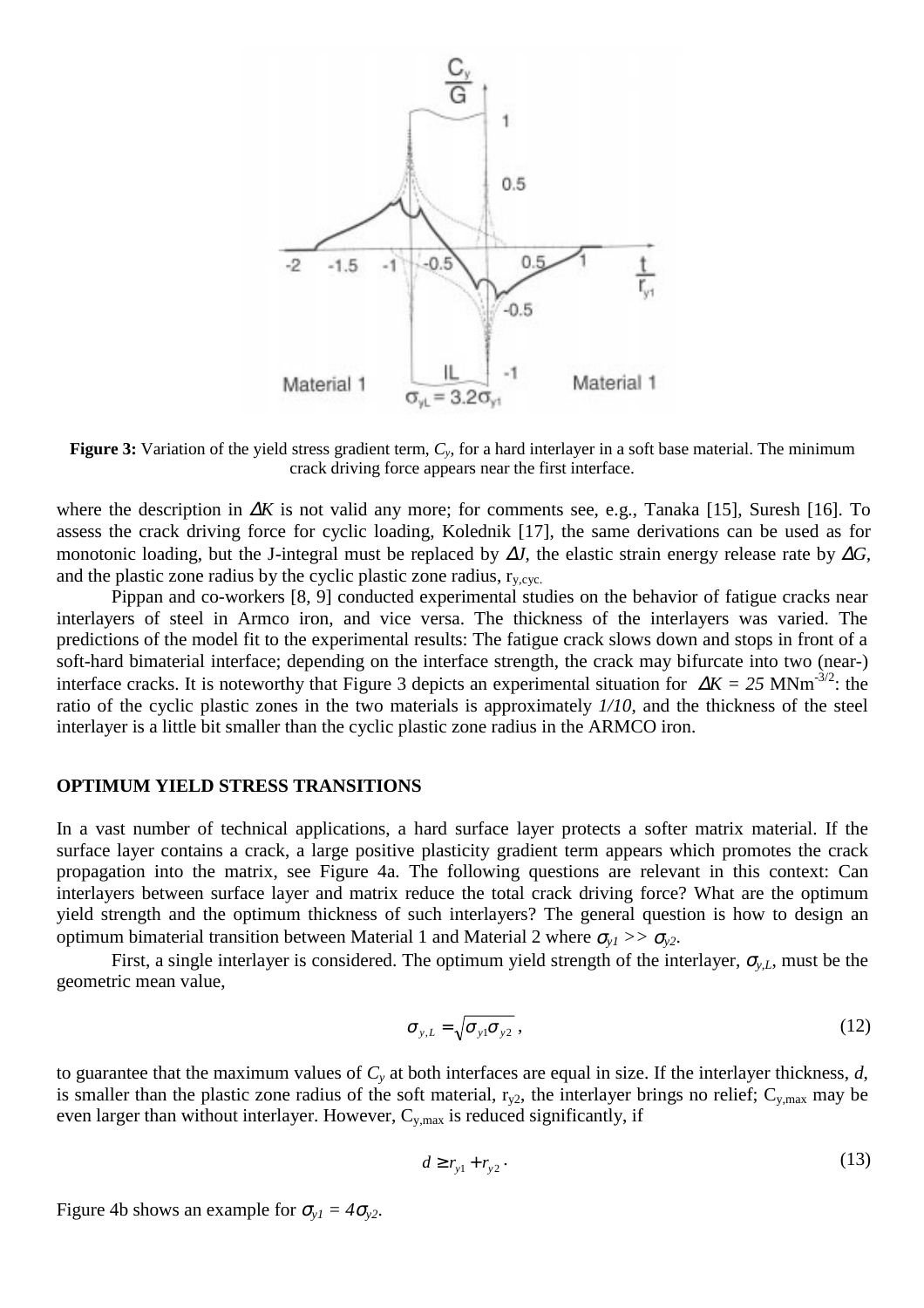

**Figure 4:** (a) A high, positive yield stress gradient term, *Cy*, appears at a bimaterial transition from a hard surface layer to a soft base material with  $\sigma_{y1} = 4\sigma_{y2}$ . (b) An interlayer with an intermediate yield stress reduces the maximum value of *Cy*. (c) Behind an interlayer that is softer than the base material, a beneficial zone of negative *Cy* appears.

The maximum plasticity gradient term can be further reduced, if several interlayers are inserted between surface layer and base material. The following equations give the optimum yield strength,  $\sigma_{y,L}^l$ , and the minimum thickness,  $d_i$ , of the  $i^{\text{th}}$  interlayer if *n* interlayers are introduced:

$$
\sigma_{y,L}^i = \sigma_{y1} \left( \frac{\sigma_{y2}}{\sigma_{y1}} \right)^{\frac{i}{n+1}}
$$
 (14)

$$
d_{i} = r_{y1} \left( \frac{\sigma_{y1}}{\sigma_{y2}} \right)^{2\frac{i-1}{n+1}} \left[ 1 + \left( \frac{\sigma_{y1}}{\sigma_{y2}} \right)^{2\frac{4}{n+1}} \right]
$$
(15)

Equations 14 and 15 allow the design of optimum bimaterial transitions. It should be noted that optimum yield stress variations can be found for smooth variations in yield stress as well [5]. This solution agrees with the solution presented above if n becomes large.